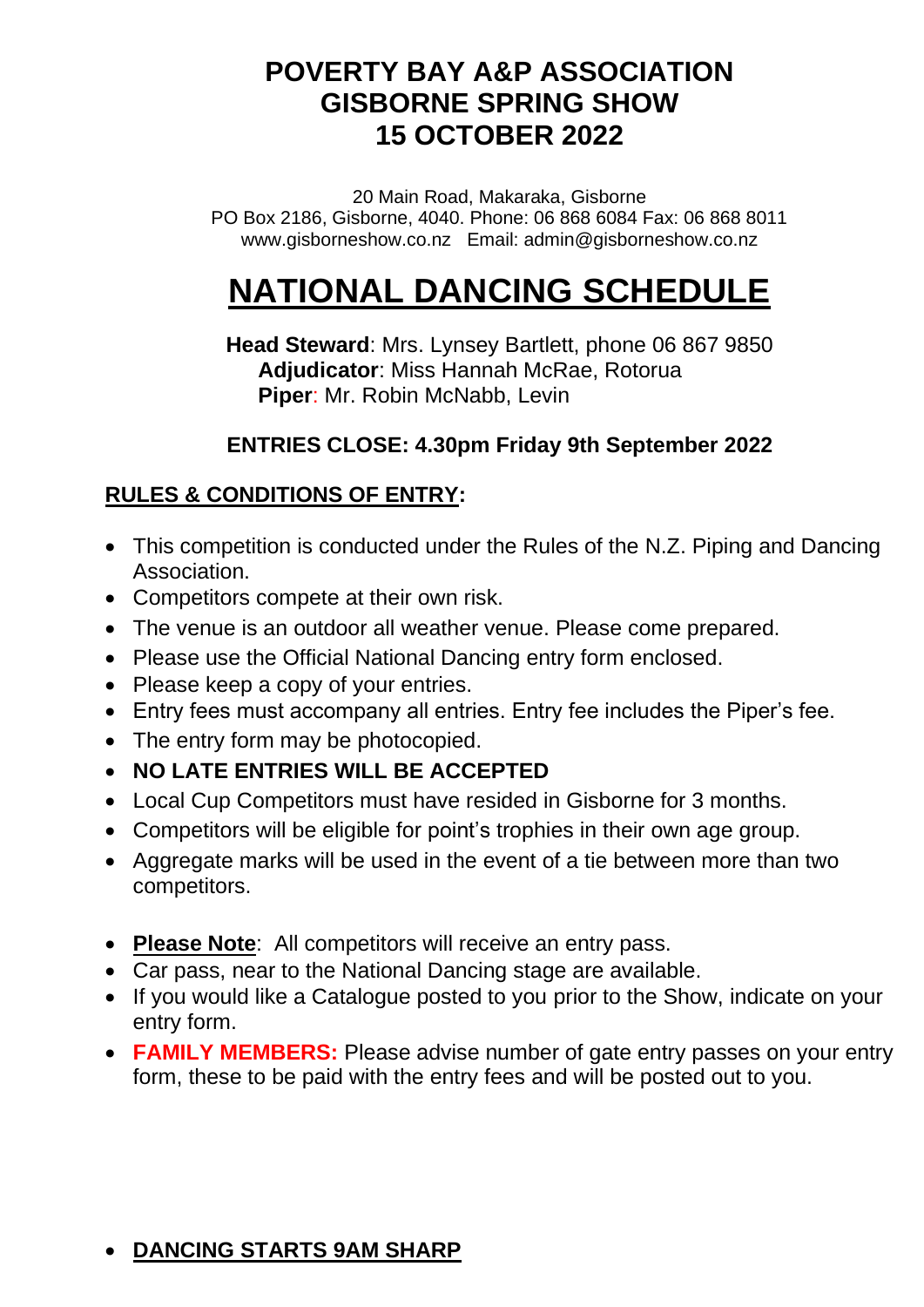| <b>Novice Under 14 years</b><br><b>Class 1: Highland Fling</b><br><b>Entry Fee: \$3.00</b>                                                                                                      | 1st<br>Medal | 2 <sub>nd</sub><br>Medal | 3 <sub>rd</sub><br>Medal |
|-------------------------------------------------------------------------------------------------------------------------------------------------------------------------------------------------|--------------|--------------------------|--------------------------|
| <b>UNDER 8 YEARS</b><br><b>Class 2: Highland Fling</b><br>Entry Fee: \$3.00<br><b>Class 3: Sword Dance</b><br><b>Entry Fee: \$3.00</b><br><b>Class 4: Irish Jig</b><br><b>Entry Fee: \$3.00</b> | Medal        | Medal                    | Medal                    |
|                                                                                                                                                                                                 | Medal        | Medal                    | Medal                    |
|                                                                                                                                                                                                 | Medal        | Medal                    | Medal                    |
| <b>UNDER 10 YEARS</b><br><b>Class 5: Highland Fling</b>                                                                                                                                         | Medal        | Medal                    | Medal                    |
| Entry Fee: \$3.00                                                                                                                                                                               | Medal        | Medal                    | Medal                    |
| <b>Class 6: Sword Dance</b><br><b>Entry Fee: \$3.00</b>                                                                                                                                         |              |                          |                          |
| <b>Class 7: Irish Jig</b><br><b>Entry Fee: \$3.00</b>                                                                                                                                           | Medal        | Medal                    | Medal                    |
| <b>Class 8: Sailors Hornpipe</b><br>Entry Fee: \$3.00                                                                                                                                           | Medal        | Medal                    | Medal                    |
| <u>UNDER 12 YEARS</u>                                                                                                                                                                           |              |                          |                          |
| <b>Class 9: Highland Fling</b><br><b>Entry Fee: \$3.00</b>                                                                                                                                      | Medal        | Medal                    | Medal                    |
| <b>Class 10: Sword Dance</b>                                                                                                                                                                    | Medal        | Medal                    | Medal                    |
| Entry Fee: \$3.00<br><b>Class 11: Irish Jig</b>                                                                                                                                                 | Medal        | Medal                    | Medal                    |
| Entry Fee: \$3.00<br><b>Class 12: Sailors Hornpipe</b><br>Entry Fee: \$3.00                                                                                                                     | Medal        | Medal                    | Medal                    |
| <b>UNDER 14 YEARS</b>                                                                                                                                                                           |              |                          |                          |
| <b>Class 13: Sean Truibhas</b><br><b>Entry Fee: \$3.00</b>                                                                                                                                      | \$6.00       | \$4.00                   | \$3.00                   |
| <b>Class 14: Highland Fling</b><br>Entry Fee: \$3.00                                                                                                                                            | \$6.00       | \$4.00                   | \$3.00                   |
| <b>Class 15: Highland Reel (sub Sword Dance)</b>                                                                                                                                                | \$6.00       | \$4.00                   | \$3.00                   |
| <b>Entry Fee: \$3.00</b><br><b>Class 16: Irish Hornpipe</b><br>Entry Fee: \$3.00                                                                                                                | \$6.00       | \$4.00                   | \$3.00                   |
| <u>OPEN</u>                                                                                                                                                                                     |              |                          |                          |
| <b>Class 17: Highland Fling</b><br><b>Entry Fee: \$3.00</b>                                                                                                                                     | \$8.00       | \$6.00                   | \$4.00                   |
| <b>Class 18: Sword Dance</b>                                                                                                                                                                    | \$8.00       | \$6.00                   | \$4.00                   |
| <b>Entry Fee: \$3.00</b><br><b>Class 19: Irish Hornpipe</b>                                                                                                                                     | \$8.00       | \$6.00                   | \$4.00                   |
| <b>Entry Fee: \$3.00</b><br><b>Class 20: Sailors Hornpipe</b><br>Entry Fee: \$3.00                                                                                                              | \$8.00       | \$6.00                   | \$4.00                   |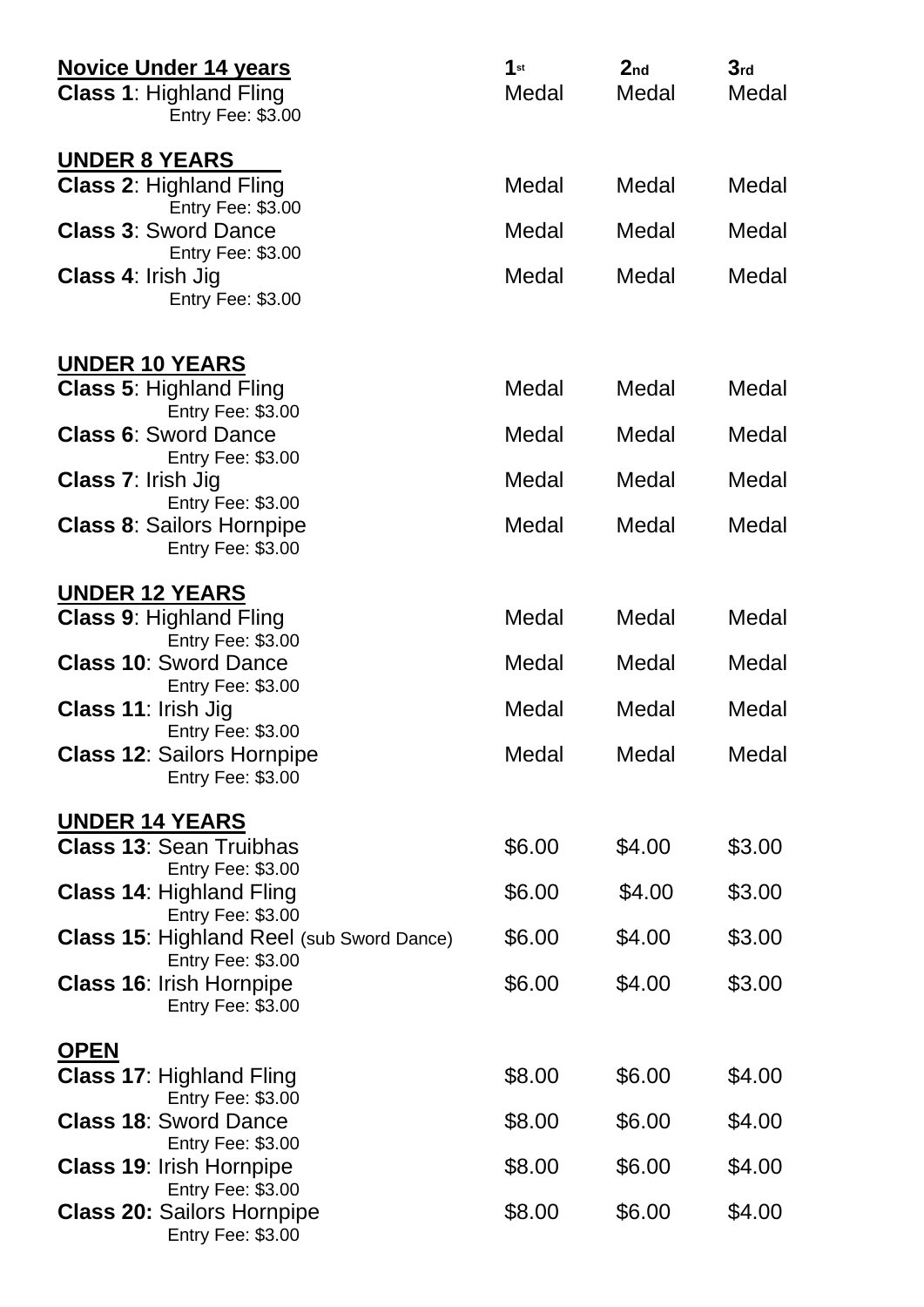#### **PB&EC CHAMPIONSHIP**

**Class 21**: PBEC Championship Highland Fling - under 12 years Entry Fee: \$4.00 **1 st Sash \$8 2 nd Rosette 3 rd \$6 Rosette \$4 Class 22**: PBEC Championship Sword Dance - under 14 years Entry Fee: \$4.00 **1 st Sash \$8 2 nd Rosette 3rd \$6 Rosette \$4 Class 23**:PBEC Championship Sean Truibhas – Open Entry Fee: \$4.00 **1 st Sash \$10 2 nd Rosette 3rd \$8 Rosette \$6**

#### **MERIT AWARDS**

|                                                              | <b>Class 24: Highland Fling – under 8 years</b>     |        |        |        |  |
|--------------------------------------------------------------|-----------------------------------------------------|--------|--------|--------|--|
|                                                              | <b>Entry Fee: \$3.00</b>                            | Medal  | Medal  | Medal  |  |
| <b>Class 25: Merit Award Irish Jig - under 9 years</b>       |                                                     |        |        |        |  |
|                                                              | Entry Fee: \$3.00                                   | Medal  | Medal  | Medal  |  |
|                                                              | Class 26: Merit Awards Sword Dance - under 11 years |        |        |        |  |
|                                                              | <b>Entry Fee: \$3.00</b>                            | Medal  | Medal  | Medal  |  |
| <b>Class 27: Merit Awards Highland Reel - under 12 years</b> |                                                     |        |        |        |  |
|                                                              | <b>Entry Fee: \$3.00</b>                            | Medal  | Medal  | Medal  |  |
| Class 28: Merit Awards Sailors Hornpipe - under 14 years     |                                                     |        |        |        |  |
|                                                              | Entry Fee: \$3.00                                   | Medal  | Medal  | Medal  |  |
| <b>Class 29: Merit Awards Reel O Tulloch - Open</b>          |                                                     |        |        |        |  |
|                                                              | <b>Entry Fee: \$3.00</b>                            | \$8.00 | \$6.00 | \$4.00 |  |
|                                                              |                                                     |        |        |        |  |

# **ORDER OF EVENTS**

Class: 1, 10, 18, 14, 6, 29, 9, 2, 15, 26, 17, 3, 13, 27, 24, 23, 5, 22, 21, 4, 11, 25, 16, 7, 19, 12, 8, 20, 28



#### **PLEASE NOTE VENUE:**

**The Dancing area is located by the COXCO Prefab adjacent to the Event Centre in a new designated covered stage.**

**Entry is through GATE 1. A location map will be sent with your tickets**